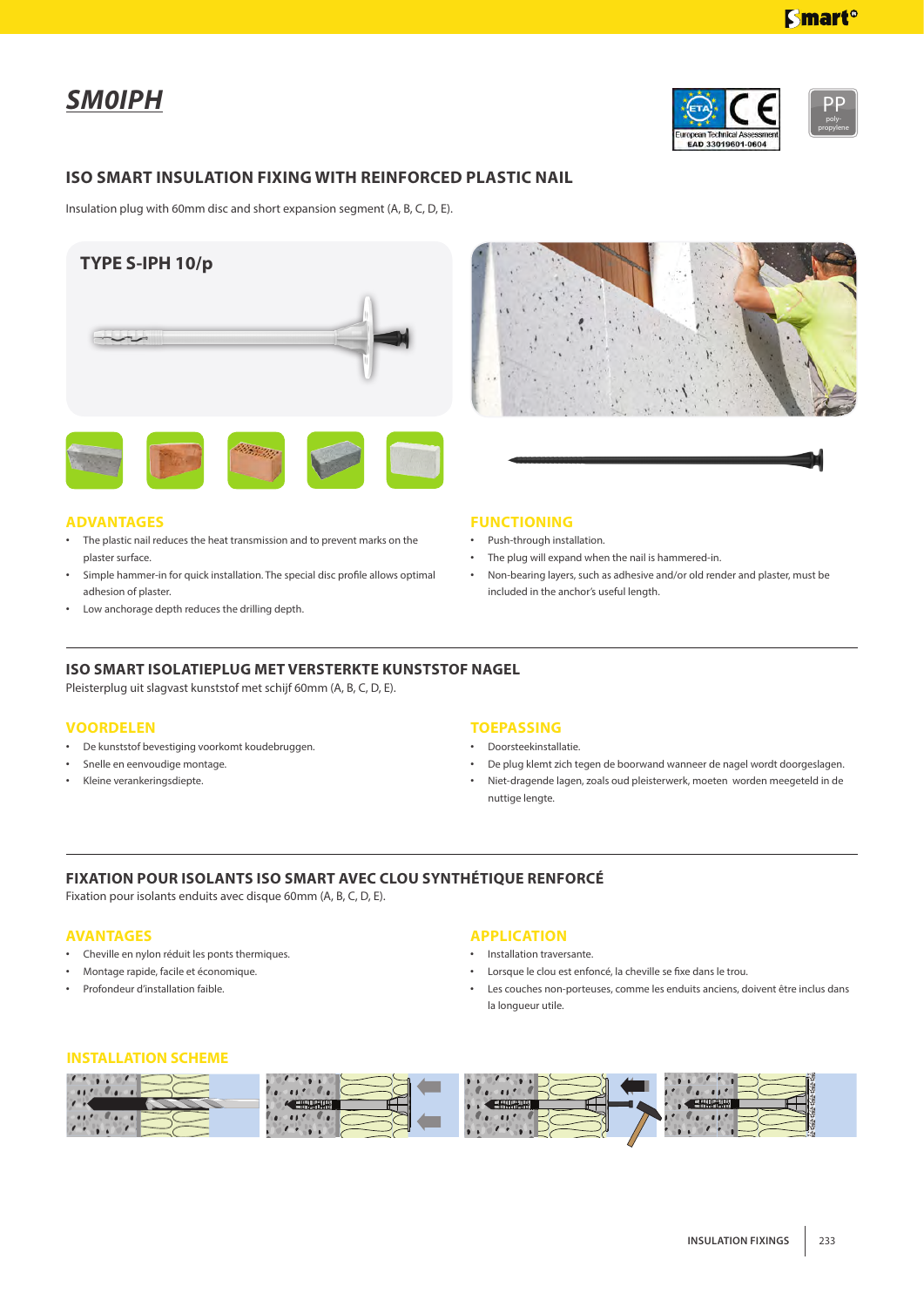## **INFO**

| d<br>[mm]       | [mm] | $\mathsf{d}_{\scriptscriptstyle{0}}$<br>[mm] | $\mathsf{d}_{\mathsf{k}}$<br>[mm] | $h_{\text{ef A,B,C,D}}$<br>[mm] | $t_{fix A,B,C,D}$<br>[mm] | $h_{\text{eff}}$<br>[mm] | $t_{\text{fix E}}$<br>[mm] |
|-----------------|------|----------------------------------------------|-----------------------------------|---------------------------------|---------------------------|--------------------------|----------------------------|
| 10              | 70   | 10                                           | 60                                | 50                              | 10                        | 60                       | $\overline{\phantom{0}}$   |
| 10              | 90   | 10                                           | 60                                | 50                              | 30                        | 60                       | 20                         |
| $10\,$          | 100  | $10$                                         | 60                                | 50                              | 40                        | 60                       | 30                         |
| 10              | 120  | 10                                           | 60                                | 50                              | 60                        | 60                       | 50                         |
| 10              | 140  | 10                                           | 60                                | 50                              | 80                        | 60                       | 70                         |
| 10 <sup>°</sup> | 160  | 10                                           | 60                                | 50                              | 100                       | 60                       | 90                         |
| 10              | 180  | 10                                           | 60                                | 50                              | 120                       | 60                       | 110                        |
| 10              | 200  | 10                                           | 60                                | 50                              | 140                       | 60                       | 130                        |
| 10              | 220  | 10                                           | 60                                | 50                              | 160                       | 60                       | 150                        |
| 10              | 260  | 10                                           | 60                                | 50                              | 200                       | 60                       | 190                        |



Determination of maximum thickness of insulation material:  $\sf{t_{fx}}=$  L –  $\sf{t_{tol}} \sf{h_{ef}}/$  Bepaling van de maximale dikte van isolatiemateriaal:  $\sf{t_{fx}}=$  L –  $\sf{t_{tol}} \sf{h_{el}}$ Détermination de l'épaisseur maximale du matériau isolant:  $\rm{t_{fix}}$  = L –  $\rm{t_{tol}}$  –  $\rm{h_{el}}$ 

t<sub>tol</sub> = considered 10mm for new buildings and 20mm for old buildings. / t<sub>tol</sub> = beschouwd 10 mm voor nieuwe gebouwen en 20 mm voor oude gebouwen. / t<sub>tol</sub> = considéré 10mm pour les nouveaux bâtiments et 20mm pour les anciens bâtiments.

| <u>s mart</u> | <b>Service</b>   | Carton box packing - Kartonverpakking - Boîte carton |     | European Technical Assessmen<br>EAD 33019601-0604 |
|---------------|------------------|------------------------------------------------------|-----|---------------------------------------------------|
| size          | pgb code         | EAN13                                                |     |                                                   |
| 10×70         | SM0IPHN001000703 | 5902134201696                                        | 500 | 15 000                                            |
| 10x90         | SM0IPHN001000903 | 5902134201702                                        | 400 | 12 000                                            |
| 10x120        | SM0IPHN001001203 | 5902134201726                                        | 350 | 10 500                                            |
| 10x140        | SM0IPHN001001403 | 5902134201733                                        | 300 | 9000                                              |
| 10x160        | SM0IPHN001001603 | 5902134201740                                        | 250 | 7500                                              |
| 10x180        | SM0IPHN001001803 | 5902134201757                                        | 250 | 7500                                              |
| 10x200        | SM0IPHN001002003 | 5902134201764                                        | 200 | 6000                                              |
| 10x220        | SM0IPHN001002203 | 5902134201771                                        | 200 | 6000                                              |
| 10x260        | SM0IPHN001002603 | 5902134201788                                        | 150 | 4500                                              |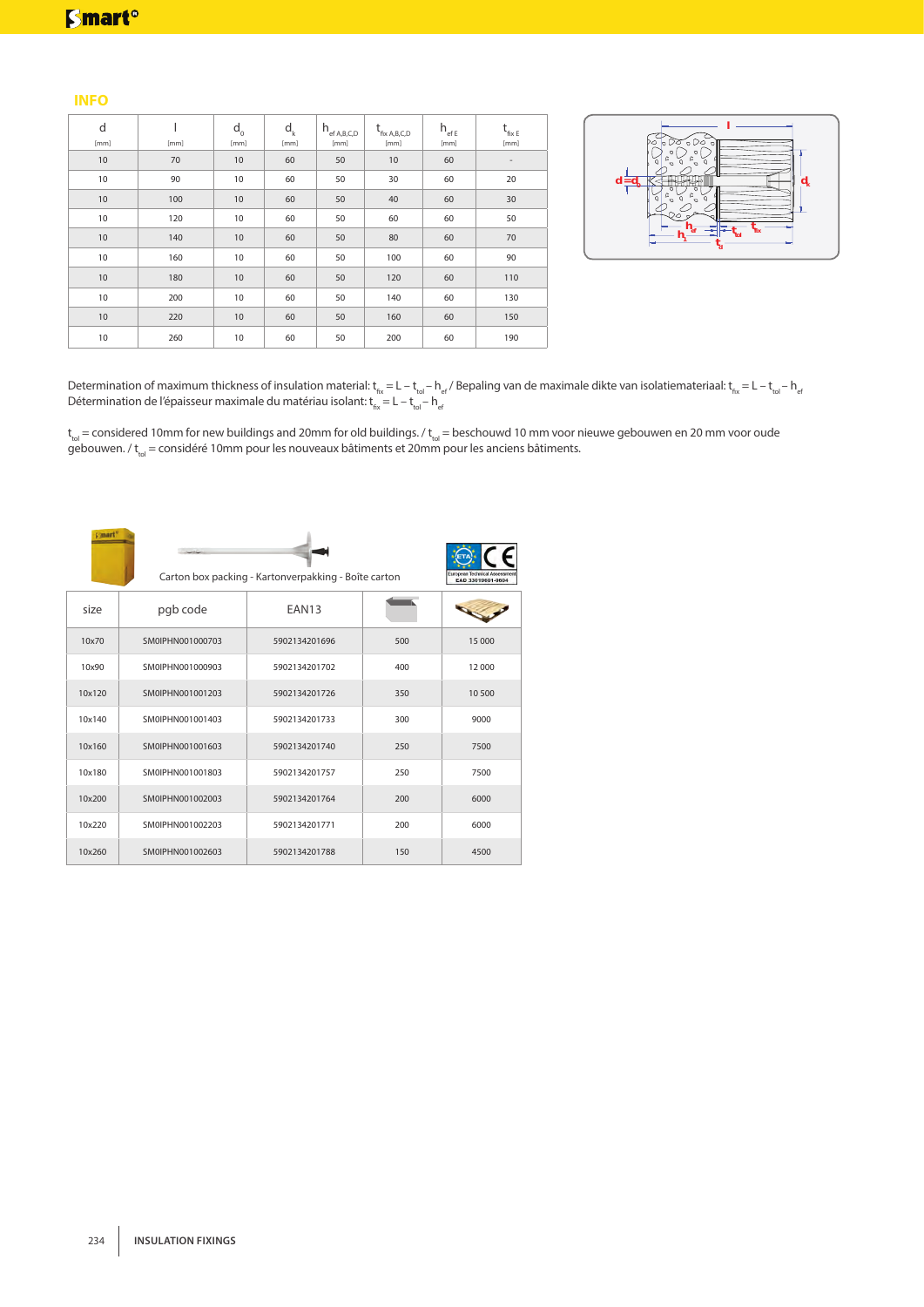# **INSTALLATION - INSTALLATIE - INSTALLATION**

| Type S-IPH 10/p                                                               |                  |      | A,B,C,D | F   |
|-------------------------------------------------------------------------------|------------------|------|---------|-----|
| Drill depth / Boordiepte / Profondeur de forage                               | h,               | [mm] | 60      | 70  |
| Embedment depth / Verankeringsdiepte / Profondeur d'ancrage                   | $h_{\rm af}$     | [mm] | 50      | 60  |
| Min. spacing / Min h.o.h.-afstand / Distance entre-axes min.                  | $S_{\text{min}}$ | [mm] | 100     | 100 |
| Min. thickness of concrete member / Min. betondikte / Epaisseur min. du béton | $h_{\min}$       | [mm] | 100     | 100 |
| Min. edge distance / Min. randafstand / Distance au bord min.                 | $C_{min}$        | [mm] | 100     | 100 |



# **LOADS - BELASTINGEN - CHARGES**

Recommended loads for a single anchor.<sup>1)</sup>

Maximaal aanbevolen belasting voor één anker.  $1$ 

Charges maximales recomandées pour un ancrage simple.<sup>1)</sup>

| $S$ -IPH $10/p$                                              | C12/15                                                                   | $C16/20 \div C50/60$ | Solid clay<br>brick MZ | Solid calcium<br>silicate brick | Hollow calcium<br>silicate brick | <b>RANGER</b><br>Perforated clay<br>brick | <b>Hollow brick</b><br>"Porotherm" | <b>Hollow brick</b><br>"Leier Max" | <b>LAC</b> brick | <b>Hollow LAC</b><br>brick | Aerated<br>concrete 2 Mpa | Aerated<br>concrete 7 Mpa |
|--------------------------------------------------------------|--------------------------------------------------------------------------|----------------------|------------------------|---------------------------------|----------------------------------|-------------------------------------------|------------------------------------|------------------------------------|------------------|----------------------------|---------------------------|---------------------------|
| $h_{\text{af,min}}$ [mm]                                     | 50                                                                       | 50                   | 50                     | 50                              | 50                               | 50                                        | 50                                 | 50                                 | 50               | 50                         | 60                        | 60                        |
|                                                              | Characteristic load - Karakteristieke belasting - Charge caractéristique |                      |                        |                                 |                                  |                                           |                                    |                                    |                  |                            |                           |                           |
| $N_{\text{L}}$ [kN]                                          | 0,70                                                                     | 1,00                 | 1,20                   | 1,20                            | 0,65                             | 0,35                                      | 0,40                               | 0,35                               | 0,45             | 0,15                       | 0,35                      | 0,40                      |
| Design load - Rekenwaarde - Charge de calcul                 |                                                                          |                      |                        |                                 |                                  |                                           |                                    |                                    |                  |                            |                           |                           |
| $N_{rel}[kN]$                                                | 0,35                                                                     | 0,50                 | 0,60                   | 0,60                            | 0,33                             | 0,18                                      | 0,20                               | 0,18                               | 0,23             | 0,08                       | 0,18                      | 0,20                      |
| Recommended load - Aanbevolen belasting - Charge recommandée |                                                                          |                      |                        |                                 |                                  |                                           |                                    |                                    |                  |                            |                           |                           |
| $N_{ref}[kN]$                                                | 0,25                                                                     | 0,36                 | 0,43                   | 0,43                            | 0,23                             | 0,13                                      | 0,14                               | 0,13                               | 0,16             | 0,05                       | 0,13                      | 0,14                      |

<sup>1)</sup> Load figures for single anchors in tension without influence of edge distance and spacing. / Trekbelasting voor één anker zonder invloed van rand- en h.o.h-afstanden. / Charges pour les ancrages simples en tension sans influence de distance au bord et entraxes.

# **OTHER PERFORMANCE DATA**

| Type S-IPH $10/p$                                                                                    |         |                 |
|------------------------------------------------------------------------------------------------------|---------|-----------------|
| Plate resistance / Trekkracht plaat / Résistance à la tension de la plaque                           | [kN]    | 1.43            |
| Plate stiffness / Plaatstijfheid / Rigidité de la plaque                                             | [kN/mm] | 0.4             |
| Point thermal transmittance / Warmteverlies door transmissie / Coefficient de transmission thermique | [W/K]   | $0.000 - 0.001$ |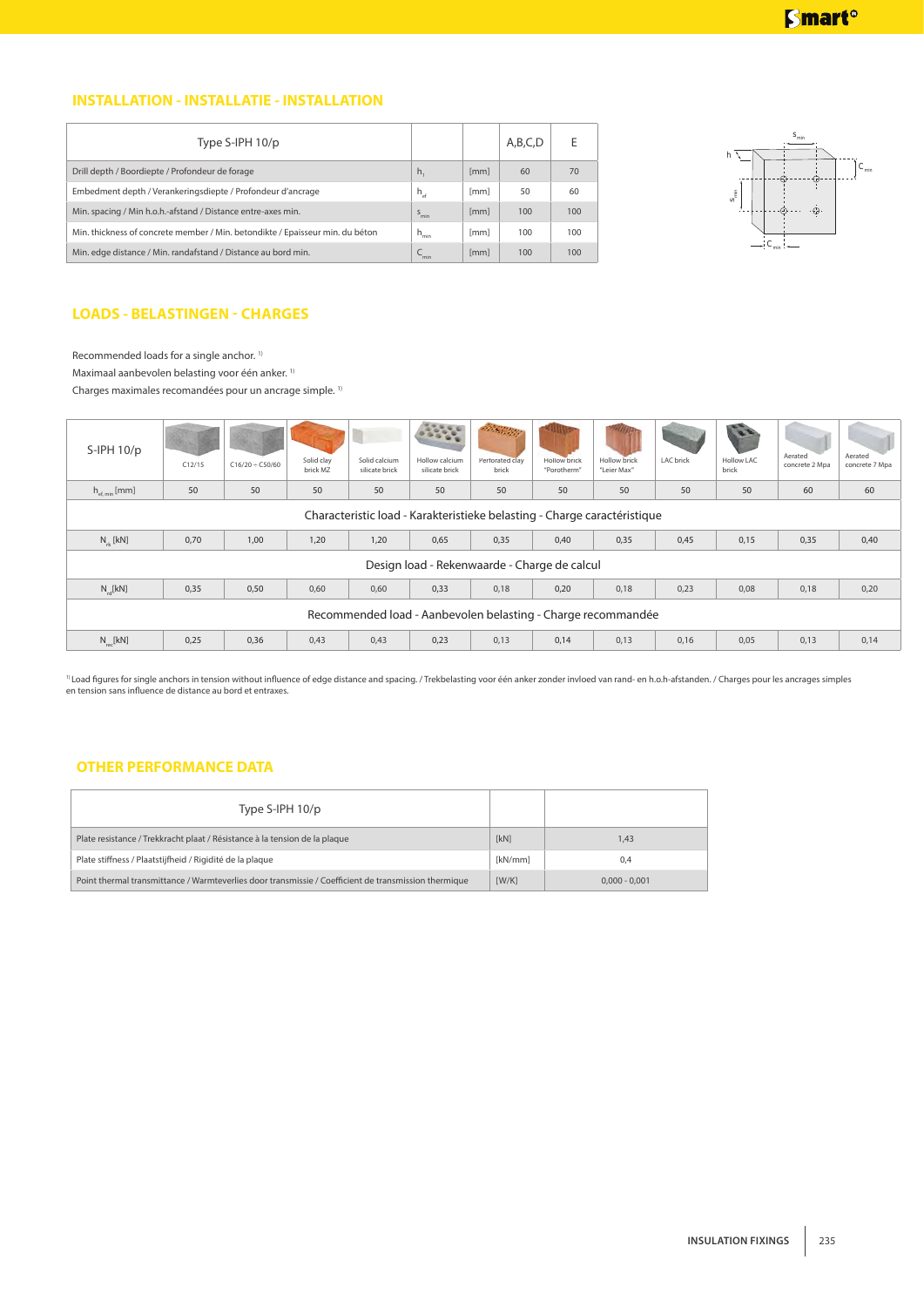# *SM0IPH*



poly-



Insulation plug with 60mm disc and short expansion segment (A, B, C, D, E).





## **ADVANTAGES**

- The steel nail has a reinforced plastic cover cap to reduce the heat transmission and to prevent marks on the plaster surface.
- Simple hammer-in for quick installation. The special disc profile allows optimal adhesion of plaster.
- • Low anchorage depth reduces the drilling depth.

#### **FUNCTIONING**

- Push-through installation.
- • The plug will expand when the nail is hammered-in.
- Non-bearing layers, such as adhesive and/or old render and plaster, must be included in the anchor's useful length.

## **ISO SMART ISOLATIEPLUG MET METALEN NAGEL MET KUNSTSTOF KOP**

Pleisterplug uit slagvast kunststof met schijf 60mm (A, B, C, D, E).

## **VOORDELEN**

- • De versterkte kunststof kop voorkomt koudebruggen.
- Snelle en eenvoudige montage.
- Kleine verankeringsdiepte.

## **TOEPASSING**

- • Doorsteekinstallatie.
- • De plug klemt zich tegen de boorwand wanneer de nagel wordt doorgeslagen.
- Niet-dragende lagen, zoals oud pleisterwerk, moeten worden meegeteld in de nuttige lengte.

# **FIXATION POUR ISOLANTS ISO SMART AVEC CLOU METALLIQUE AVEC TETE SYNTHÉTIQUE**

Fixation pour isolants enduits avec disque 60mm (A, B, C, D, E).

#### **AVANTAGES**

- • Tête en nylon renforcée réduit les ponts thermiques.
- • Montage rapide, facile et économique.
- Profondeur d'installation faible.

#### **APPLICATION**

- • Installation traversante.
- Lorsque le clou est enfoncé, la cheville se fixe dans le trou.
- Les couches non-porteuses, comme les enduits anciens, doivent être inclus dans la longueur utile.

#### **INSTALLATION SCHEME**

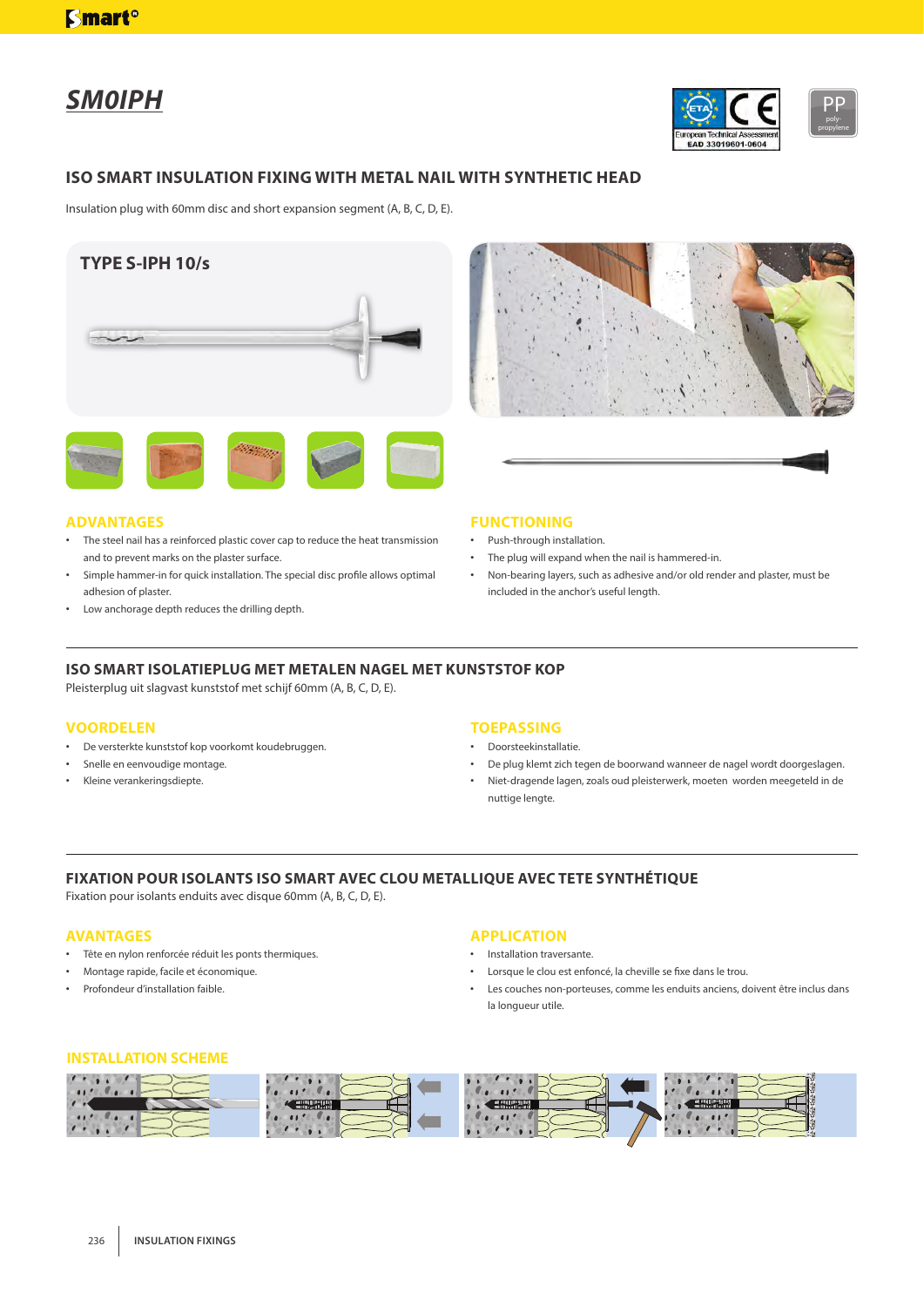## **INFO**

| d<br>[mm]       | [mm] | $d_{0}$<br>[mm] | $d_{k}$<br>[mm] | $h_{\text{ef A,B,C,D}}$<br>[mm] | $t_{fix A,B,C,D}$<br>[mm] | $h_{\text{eff}}$<br>[mm] | $t_{\text{fix E}}$<br>[mm] |
|-----------------|------|-----------------|-----------------|---------------------------------|---------------------------|--------------------------|----------------------------|
| $10$            | 70   | 10              | 60              | 50                              | 10                        | 60                       |                            |
| 10              | 90   | 10              | 60              | 50                              | 30                        | 60                       | 20                         |
| $10$            | 100  | 10              | 60              | 50                              | 40                        | 60                       | 30                         |
| 10              | 120  | 10              | 60              | 50                              | 60                        | 60                       | 50                         |
| 10              | 140  | 10              | 60              | 50                              | 80                        | 60                       | 70                         |
| 10              | 160  | 10              | 60              | 50                              | 100                       | 60                       | 90                         |
| 10              | 180  | 10              | 60              | 50                              | 120                       | 60                       | 110                        |
| 10              | 200  | 10              | 60              | 50                              | 140                       | 60                       | 130                        |
| 10              | 220  | 10              | 60              | 50                              | 160                       | 60                       | 150                        |
| 10 <sup>°</sup> | 260  | 10              | 60              | 50                              | 200                       | 60                       | 190                        |



Determination of maximum thickness of insulation material:  $\rm t_{fx}$  = L –  $\rm t_{tol}$  –  $\rm h_{ef}$  / Bepaling van de maximale dikte van isolatiemateriaal:  $\rm t_{fx}$  = L –  $\rm t_{tol}$  –  $\rm h_{el}$ Détermination de l'épaisseur maximale du matériau isolant:  $\rm{t_{fix}}$  = L –  $\rm{t_{tol}}$  –  $\rm{h_{el}}$ 

t<sub>tol</sub> = considered 10mm for new buildings and 20mm for old buildings. / t<sub>tol</sub> = beschouwd 10 mm voor nieuwe gebouwen en 20 mm voor oude gebouwen. / t<sub>tol</sub> = considéré 10mm pour les nouveaux bâtiments et 20mm pour les anciens bâtiments.

| mart   | <b>STATISTICS</b> | Carton box packing - Kartonverpakking - Boîte carton |     | European Technical Assessment<br>EAD 33019601-0604 |
|--------|-------------------|------------------------------------------------------|-----|----------------------------------------------------|
| size   | pgb code          | EAN13                                                |     |                                                    |
| 10×70  | SM0IPHN011000703  | 5902134211671                                        | 500 | 15 000                                             |
| 10x90  | SM0IPHN011000903  | 5902134211664                                        | 400 | 12 000                                             |
| 10x120 | SM0IPHN011001203  | 5902134211657                                        | 350 | 10 500                                             |
| 10x140 | SM0IPHN011001403  | 5902134211640                                        | 300 | 9000                                               |
| 10x160 | SM0IPHN011001603  | 5902134211633                                        | 250 | 7500                                               |
| 10x180 | SM0IPHN011001803  | 5902134211626                                        | 250 | 7500                                               |
| 10x200 | SM0IPHN011002003  | 5902134211619                                        | 200 | 6000                                               |
| 10x220 | SM0IPHN001002203  | 5902134211602                                        | 200 | 6000                                               |
| 10x260 | SM0IPHN011002603  | 5902134211596                                        | 150 | 4500                                               |